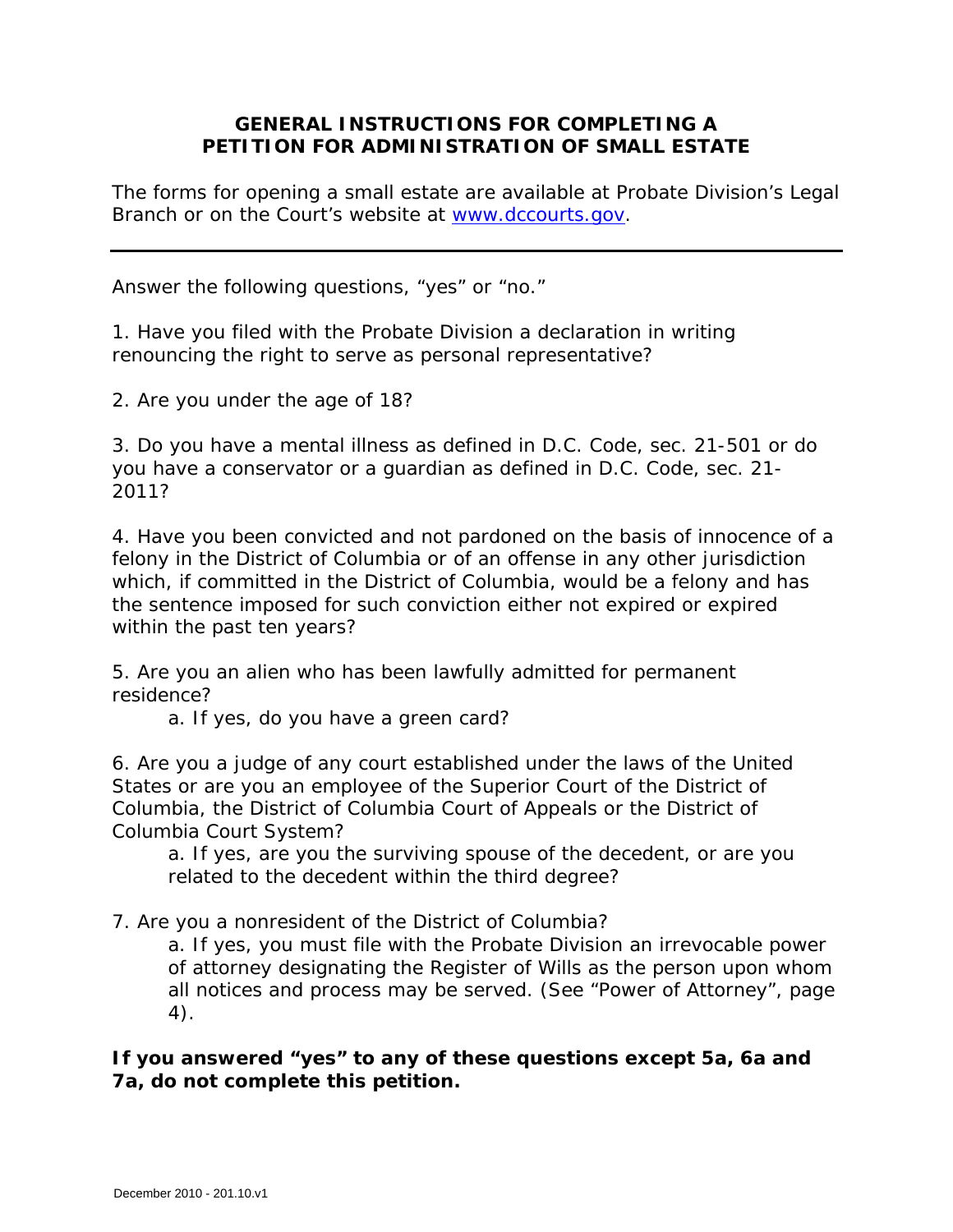#### **PAGE ONE**

On the line which starts – "Estate of", enter the name of the decedent as it is signed on any will or as it is shown on the assets which are the subject of the small estate proceeding.

On the line which starts – "\_\_\_\_SEB\_\_\_\_", do not insert anything. The Probate Division will provide the case number.

On the line which starts – "Name" – insert your name, age, and complete address, including zip code.

**Paragraph One**. Line one – insert the name of the decedent and where the decedent was domiciled, i.e., where he/she paid taxes or voted, the place that he/she considered to be home or otherwise maintained legal residence. Line two – insert the complete address of the decedent at the time of death including zip code and where the decedent died.

**Paragraph Two**. State why you are entitled to be appointed personal representative of the decedent's estate. The D.C. Code sets forth the priority for appointment of a personal representative as follows. If you are not the person with the highest priority in the list below, consult a small estate specialist before proceeding (telephone no. 202-879-9448).

- 1. The personal representative named in the decedent's will (if any)
- 2. The surviving spouse, domestic partner, or children of the intestate decedent (that is, the person who died without a will); or the surviving spouse or domestic partner of a testate decedent (meaning, a person who died with a will)
- 3. The residuary legatee in the decedent's will
- 4. The children of the testate decedent
- 5. The grandchildren of the decedent
- 6. The parents of a decedent
- 7. The brothers and sisters of the decedent
- 8. The next of kin of the decedent
- 9. Other relations of the decedent
- 10. The largest creditor of the decedent who applies for administration
- 11. Any other person.

**Paragraph Three.** State why a small estate should be opened in this Court by checking one of the two boxes provided. If the first box is checked, indicating domicile in the District of Columbia, do not check box 2. When box 2 is checked, state why the small estate should be administered in this Court.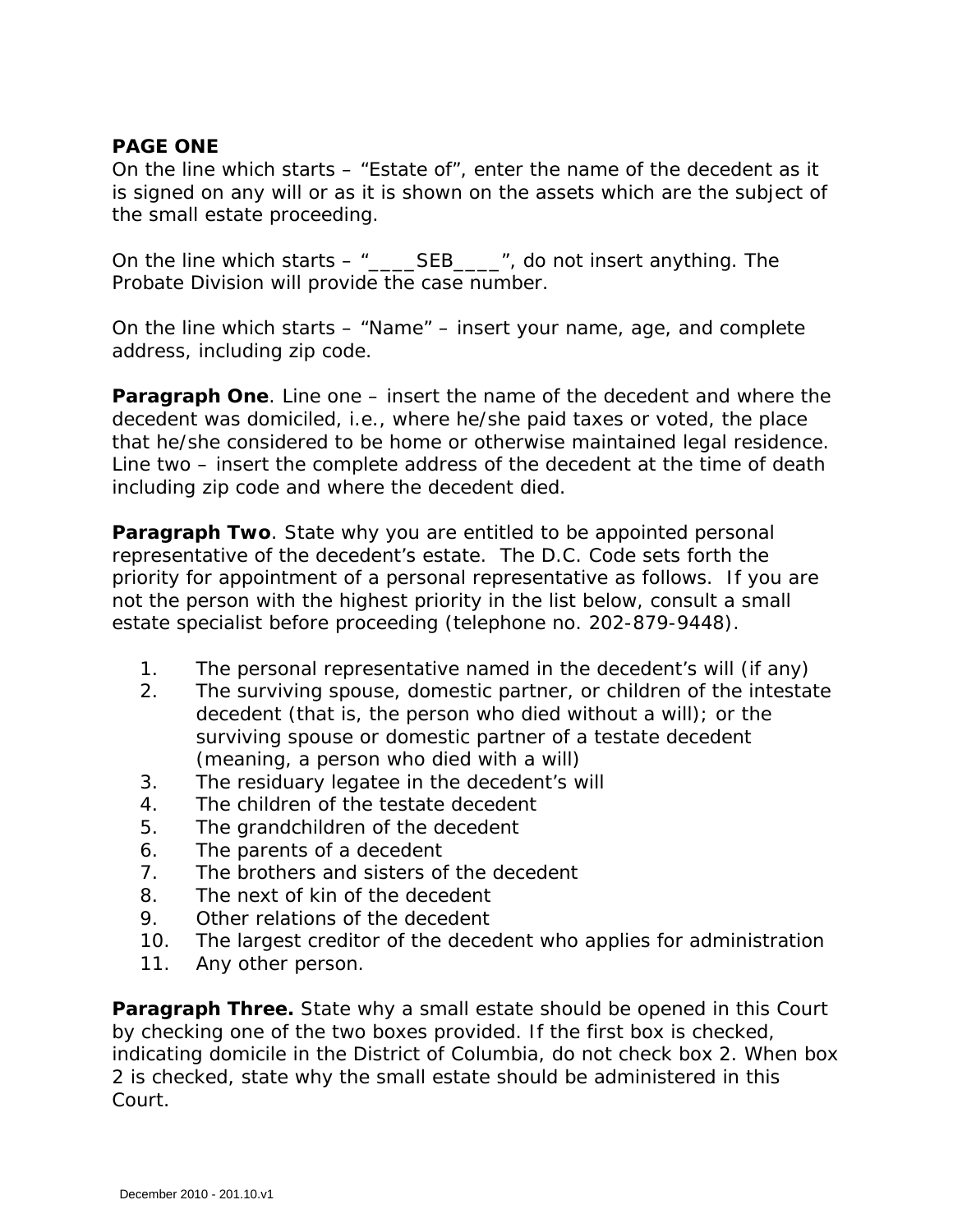**Paragraph Four**. State whether any other probate proceedings have been started in this Court or any other Court. If none, state "not applicable".

**Paragraph Five**. Your signature on page four of the petition will acknowledge that you have made a diligent search for any property and debts of the decedent, that all property in the District of Columbia does not have a value of more than \$40,000.00, and that the decedent died on or after April 27, 2001.\*

*\*If the decedent died between January 1, 1981, and June 30, 1995, the value of the estate cannot exceed \$10,000.00. If the decedent died between July 1, 1995, and April 26, 2001, the value of the estate cannot exceed 15,000.00.* 

**Paragraph Six**. Lines one and two—list the dates of any wills or codicils that you have located. These wills and/or codicils must be filed with this petition. (If none, state "not applicable.") Your signature, on page four, will acknowledge that to the best of your knowledge the documents are the decedent's last will and that you know of no later will or codicil. Line three state how you received the will and codicil if any.

**Paragraph Seven**. State why any of the information required in this petition has not been supplied. If all information has been supplied, state "not applicable".

#### **PAGE TWO**

Check the appropriate boxes to indicate the survivors of the decedent, following the instructions shown on page two of these instructions. List of interested persons – Provide the names, complete addresses including zip codes, relationships, and ages (if under 18) of heirs, legatees (if decedent died with a will), trustees, and all petitioners. If under age 18 or otherwise legally disabled, list guardians or custodians.

**Witnesses to wills and/or codicils** – Provide the names of all witnesses to wills or codicils. (If none, state "not applicable").

#### **PAGE THREE**

Provide a complete description and the estimated value of all real estate and personal property located in the District of Columbia or any other location. List all debts owed by the decedent and note whether the debts are secured by collateral. State the name of the person who paid the funeral expenses, the amount, and whether that person wants to be repaid.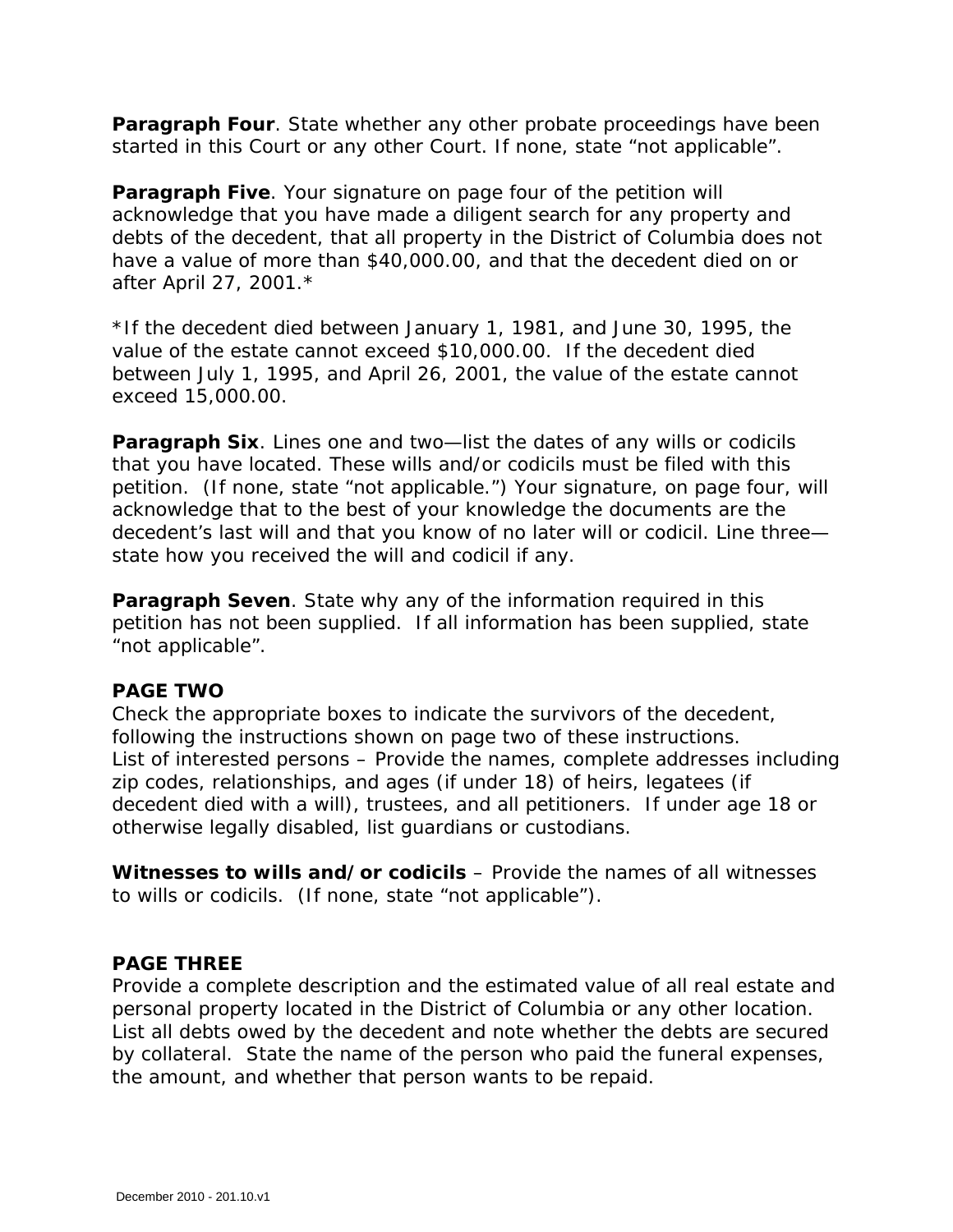### **PAGE FOUR**

**Line two** – Provide the date(s) of the will and any codicils to be admitted to probate.

**Line four** – State any additional request that you wish the Court to consider.

**Declaration of Petitioner** – By signing the declaration, you declare and affirm that the contents of the petition are true and correct to the best of your knowledge, information and belief. Provide a telephone number where you can be reached between the hours of 8:30 a.m. and 5:00 p.m.

**Acceptance and Consent of Each Personal Representative** - By signing the acceptance and consent, you accept the duties of the office of personal representative of the estate and consent to personal jurisdiction in any action brought against you as personal representative or arising out of the duties of the office of personal representative.

**Power of Attorney** – If you are not a resident of the District of Columbia, you must sign the power of attorney appointing the Register of Wills as the person upon whom all notices and processes issued by a competent court in the District of Columbia may be served in relation to all suits or matters pertaining to the estate.

Attach to the petition copies of the following (as applicable):

- Copy of your photo identification
- Date and place of death (i.e., a copy of the death certificate)
- Funeral bill
- Receipts for funeral bill payments
- Written verification of ownership of real estate (such as copies of tax assessments)

• Automobile title or registration card and written confirmation of the value of the vehicle. A quote from an on-line source for the trade-in value is acceptable.

- Stock certificates or letters from holders of stocks as to the redemption value
- Bonds (actual bonds and redemption values)
- Cancelled checks in support of payments
- Written verification in support of ownership and value of any other asset not listed above.

• Current bank statement(s) and/or credit union statements or letters from bank or credit union reflecting current balances.

• Letter from Unclaimed Property office that provides the amount being held for the decedent.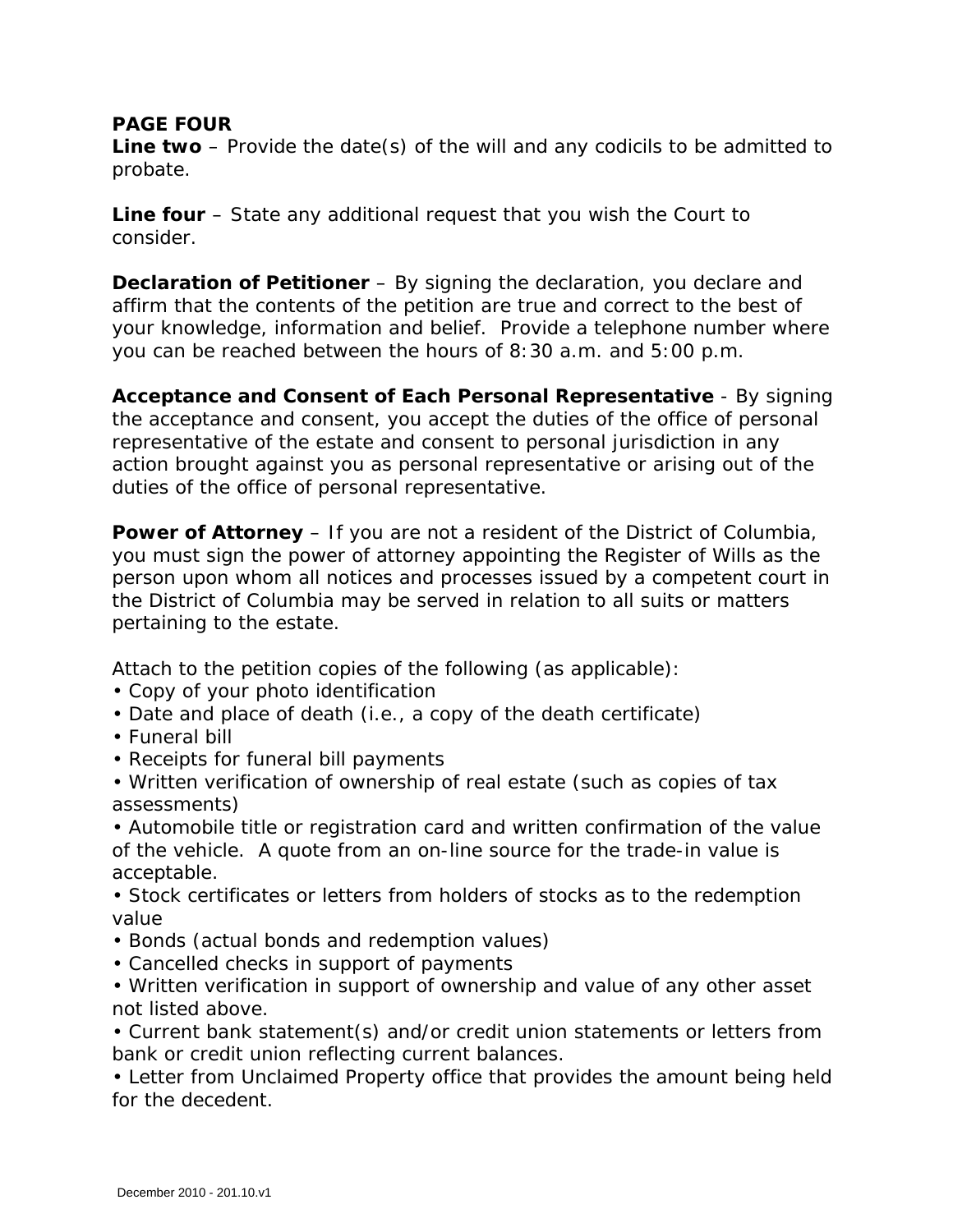• Court costs: check or money order payable to "Register of Wills" or cash (see Frequently Asked Questions for schedule of Court costs.)

Upon acceptance of the petition by the Court, a publication in a newspaper of general circulation in the District of Columbia may be required if there is no spouse and/or minor child and/or real estate located in a jurisdiction other than the District of Columbia.

*\*Publication costs are to be submitted by check or money order made payable to the respective newspaper at the time of filing.* 

# **DEFINITIONS**

**Probate** - The legal process of gathering and distributing the property of the estate, paying creditors' claims, and formally transferring the possessions of the deceased to those persons who "inherit" them.

**Deceased or decedent** - The person who has died.

**Estate** - The property (both real and personal) held by the decedent in his/her name alone or as tenants in common at the time of death.

**Will** - A document representing the instructions of the deceased for distribution of the estate.

**Legatee** - Anyone named in a will who is to receive property.

**Heir** - A person entitled to share in a decedent's estate where there is no will.

**Interested person** - Any heir or legatee or creditor with a claim in excess of \$500.00 that has not been barred or discharged.

**Creditor** - A person who has a claim against the estate.

**Personal Representative** - The person appointed by the Court to administer (i.e., to be in charge of) an estate.

**Real property** - Any real estate owned by the person who has died, such as a home, vacation cottage, or vacant land.

**Personal property** - Everything other than real property, such as a car, furniture, jewelry, stocks, and bank accounts.